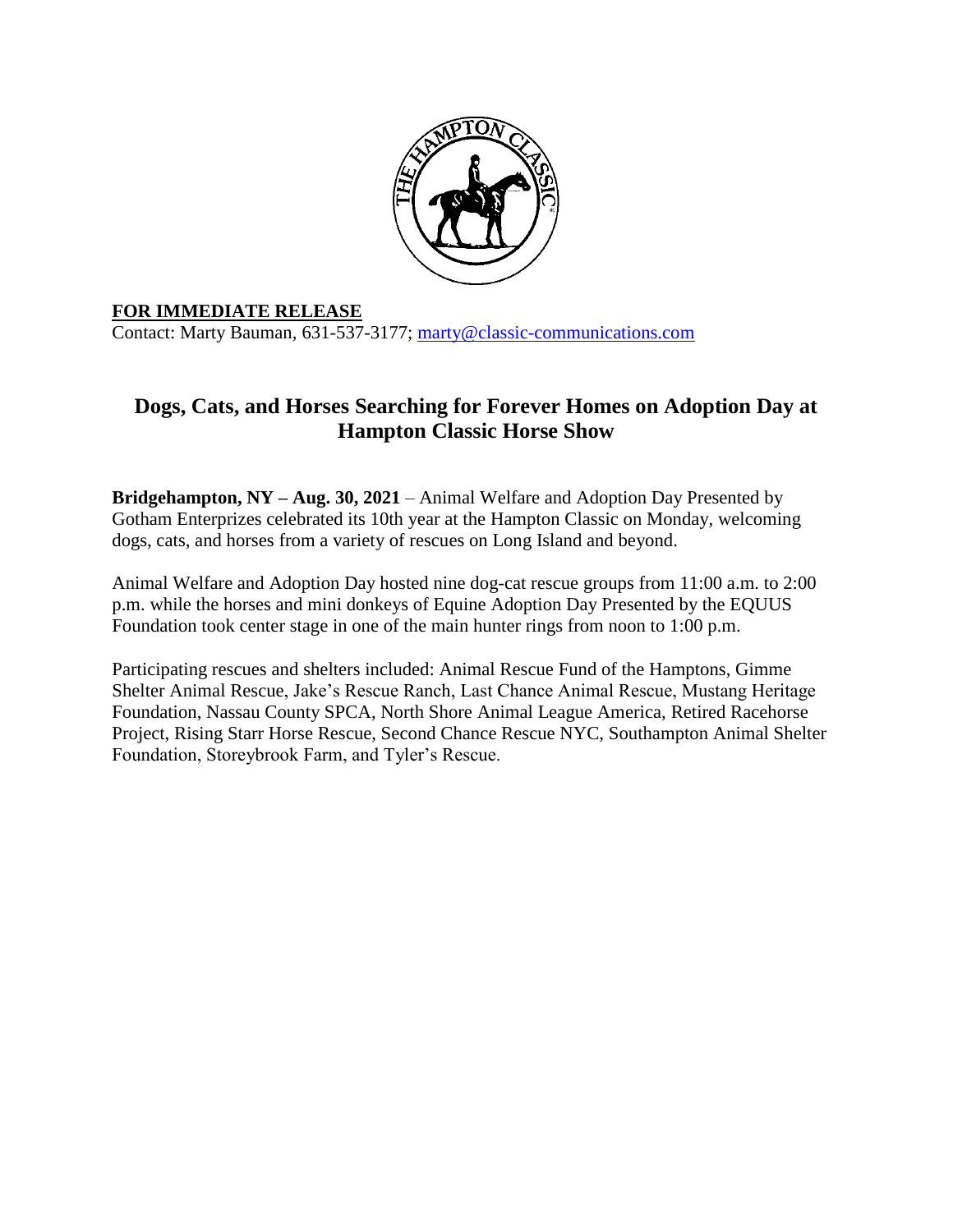

Gimme Shelter Animal Rescue participating in Animal Welfare and Adoption Day © Kind Media

Grand Prix rider Georgina Bloomberg, EQUUS Foundation "EQUUStar" and Sponsor of Animal Adoption Day, was on hand greeting visitors, as was fellow Grand Prix rider Brianne Goutal-Marteau, who adopted a pony for her daughter at Adoption Day in 2016. Both riders are featured in a new book, *Her Horse*, by noted "petographer" Jim Dratfield. A portion of the proceeds from book sales go to the EQUUS Foundation.

"Adoption Day is probably my favorite day here at the Hampton Classic," Bloomberg said. "Finding homes for these horses is so important. Horses are the reason we're here, and doing what we can to help the ones in need is our way of giving back to them."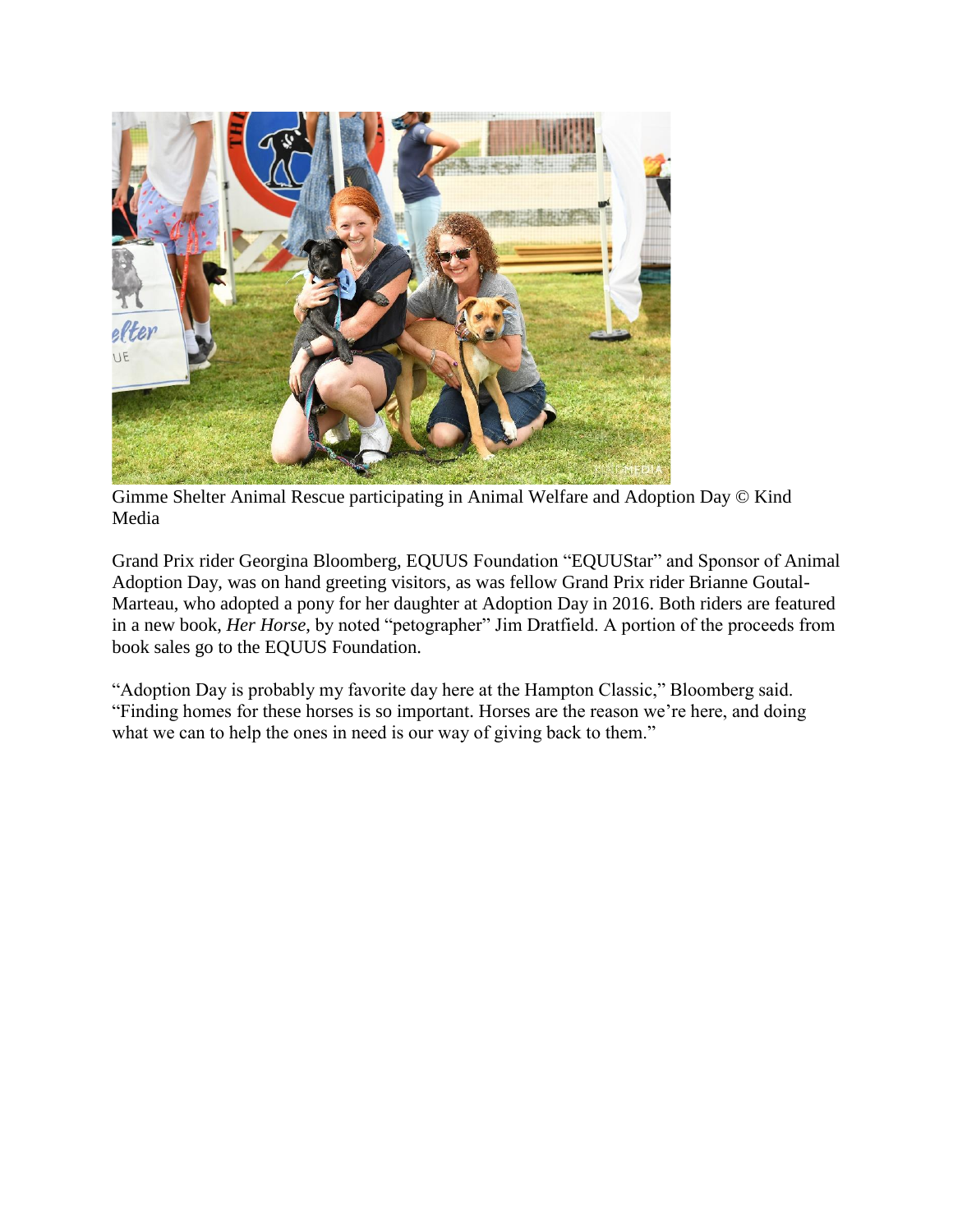

Grand Prix riders Georgina Bloomberg and Brianne Goutal-Marteau joined Animal Adoption Day in support of equine rescues © Kind Media

New this year was a \$30,000 donation matching campaign for America's at-risk horses, thanks to the prize money won by EQUUS Foundation Equine Ambassador Lafitte De Muze, one of the nation's leading hunter horses owned by Cheryl Olsten and ridden by Amanda Steege. EQUUS Equine Ambassadors are sport horses whose owners donate a portion of their winnings in equestrian sport competitions to help ensure that all horses are safe, healthy, and treated with dignity as partners.

"The Hampton Classic is thrilled to host Animal Welfare and Adoption Day every year," said Shanette Barth Cohen, Executive Director of the Hampton Classic. "We thank Georgina Bloomberg and the EQUUS Foundation for their support and commend every rescue and shelter for finding these animals forever homes."

Each year approximately 50,000 people – including many A-list celebrities – come to watch the nation's best equestrian athletes compete at the Hampton Classic. The Hampton Classic features more than 200 classes in six show rings, the Agneta Currey Boutique Garden with more than 70 vendors, and a wide selection of dining options, all on its world-class 60-acre show grounds. This year's Hampton Classic features five FEI classes in its grass Grand Prix ring showcasing elite riders from around the world, including Olympic and World Equestrian Games veterans. There are also kid-friendly activities throughout the week including pony rides, petting farm animals, daily special attractions and more.

Daily admission to the Classic is \$20 per carload. Admission is free on Monday, and seniors are admitted free on Tuesday, Wednesday and Thursday. Grandstand tickets for the \$300,000 Hampton Classic Grand Prix on Sunday, September 5, are \$45 per person for reserved bucket seating, which are available for purchase on the Hampton Classic website.